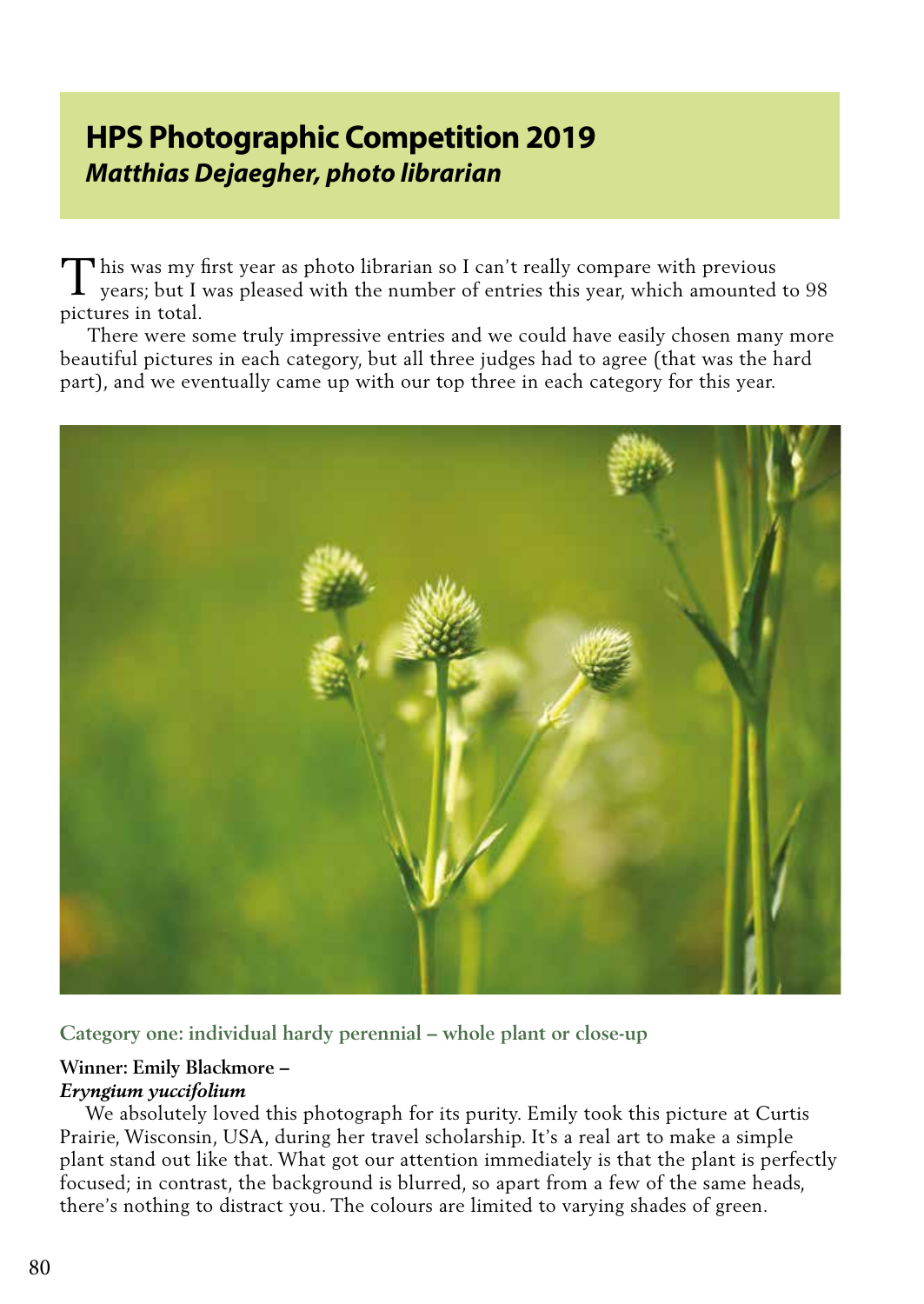

#### **2nd Place: Karin**

## **Proudfoot –** *Eranthis hyemalis*

 Karin took this picture of a group of *Eranthis hyemalis* at home. It's one of those photographs that makes the ordinary look very special. We especially liked the composition: had she taken just one plant, it would have looked like an ordinary picture of an ordinary plant; if she had taken dozens together (as they often appear), you

wouldn't have been able to see the detail. We liked its natural setting, and the low sun accentuates the colours.

#### **3rd place: Robert Hinchcliffe –**  *Lonicera periclymenum* **'Serotina', leaf detail in spring**

 Of all the photographs, this is the one we had the most discussion about, and to say it was slightly controversial is probably an understatement. But some of us were absolutely passionate about this picture, and the fact we had that much discussion about it made it clear that it had to be in the top three. The very narrow focus and detail of the photograph are excellent. The colour, lighting and contrast draw you in each time you see it.



## **Category two: a plant grouping, border, garden view or HPS event**

#### **Winner: Ruth Plant – Yew Tree Garden**

 We went through all the entries a number of times, and this one grew on us more and more each time. You do need to look at it a few times to absorb it all. We admired the 'homely' feeling of the picture. The path that takes you away towards unknown places; the showy perennials in the foreground and the tree at the back which give you a sense of depth; the hedge which provides a feeling of seclusion; the wonderful combination of colours – all of these together make for a beautiful composition.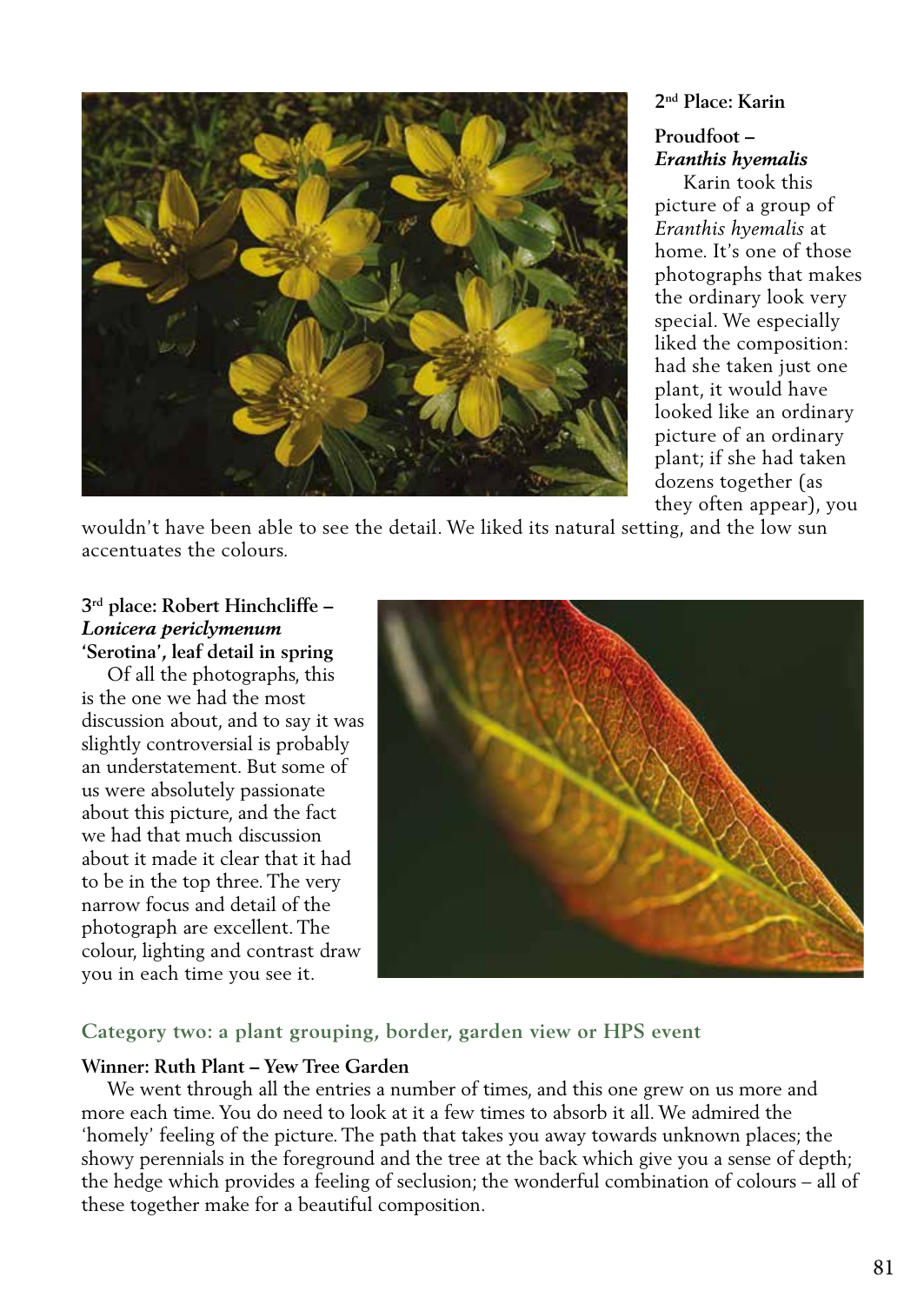#### **Winner: Ruth Plant – Yew Tree Garden**



#### **2nd place: Louise Sims – Summer group in pots by our front door**

 This was an easy one to judge: it absolutely had to be in our top three. The blend of blue and purple shades is amazing. But it's not just about the colour, it's also the texture of plants: the smaller flowers in the background, the purple flowers with a pink outline, and then the alliums and grass in the foreground which look like fireworks going off.





## **3rd place: Robert Hinchcliffe – Euan Greig – Echinops and fennel**

 There were a number of things we really liked about this picture: the contrast between the blue and yellow flowers, the difference in texture between the plants, the warm light of the sun and the understated, overgrown wall in the background which complements the flowers.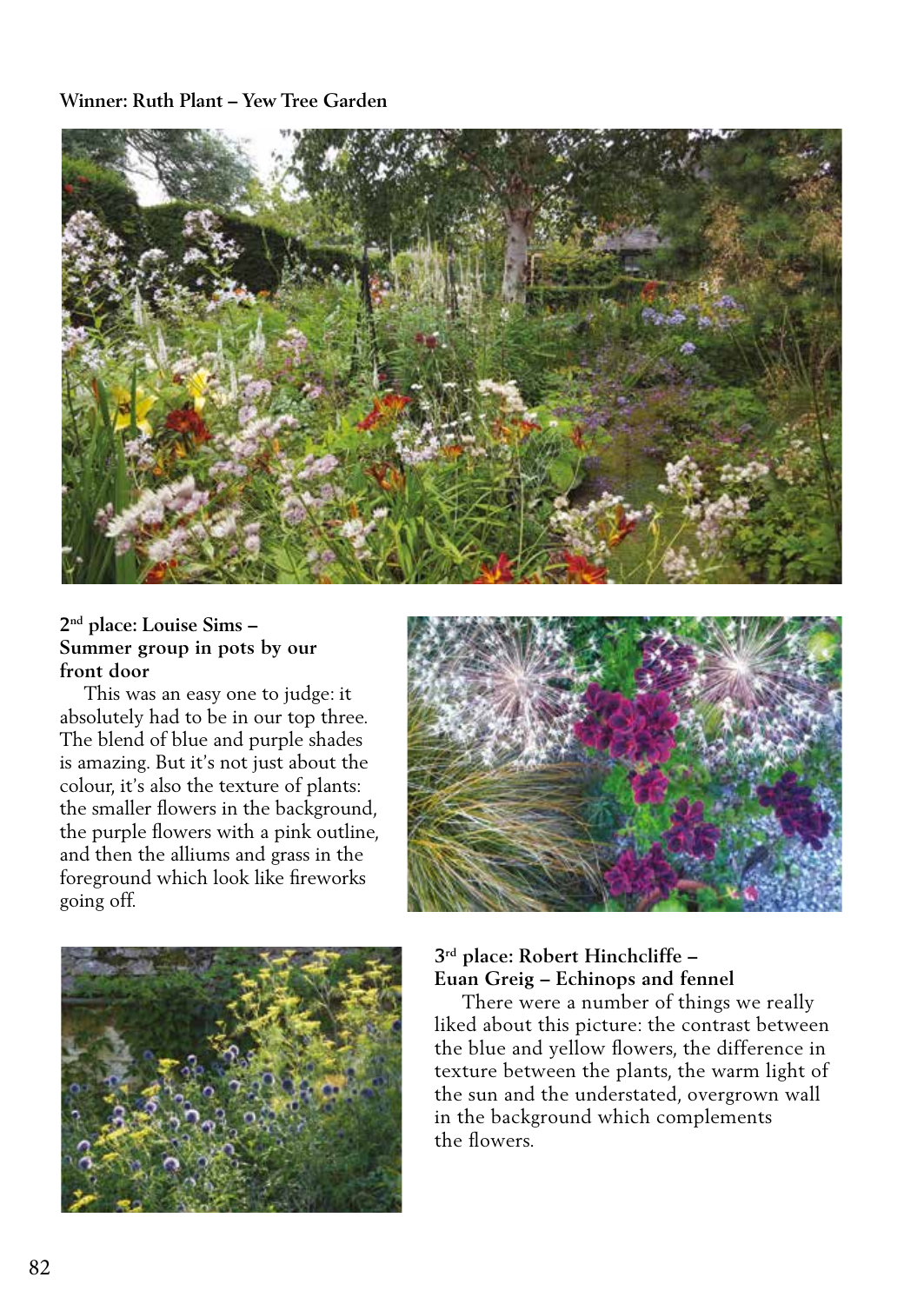

**Category three: a photograph taken by members' children or grandchildren (16 or under) on any garden subject.**

#### **Winner: Tom Martin (14) – Fern**

 We were most impressed by the fact that Tom had the presence of mind to actually see this composition. It's not easy to 'see' macro pictures. It was also the slow transition from light at the top down to dark at the bottom, which suits ferns so well. The variation in focus from front to back draws you in. Then there's the contrast between the green leaves and the nearly black stem.

#### **2nd place: Mya Jassim (6) – Dinosaur gramps garden**

 This picture is all about fantasy, and is exactly why we like judging this category. It's not something you generally see in pictures taken by adults. Even before I saw the title of the picture, my thoughts were immediately 'hey, this looks like a dinosaur!' One of the judges even saw a rabbit in it. The big trees at the back, and the border in the front make the dinosaur stand out even more; so well done too for taking this picture from a great angle.